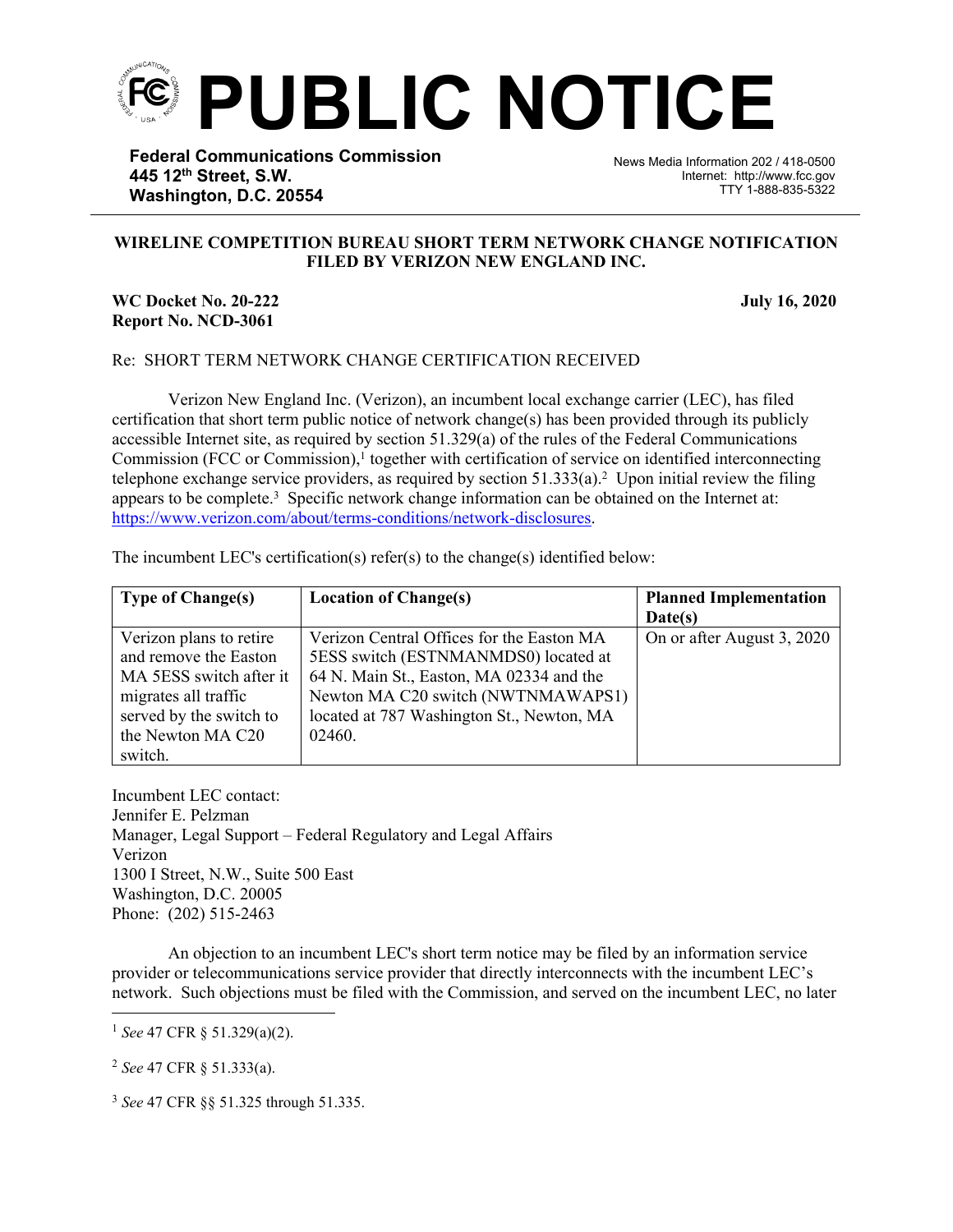than the ninth business day following the release of this Public Notice.<sup>4</sup> The effective implementation date of these changes is subject to the FCC public notice period described under section 51.333(b)(1).<sup>5</sup> For purposes of computation of time when filing a petition for reconsideration, application for review, or petition for judicial review of the Commission's decision, the date of "public notice" shall be the later of ten business days after the release date of this Public Notice, or the release date of any further public notice or order announcing final action, as applicable. Should no petitions for reconsideration, applications for review, or petitions for judicial review be timely filed, the proceeding listed in this Public Notice shall be terminated, and the docket will be closed.

Information service providers and telecommunications service providers that directly interconnect with the incumbent LEC's network may file objections, and other interested parties may file comments, regarding this network change notice using the Internet by accessing the ECFS: [http://apps.fcc.gov/ecfs.](http://apps.fcc.gov/ecfs) Filers should follow the instructions provided on the Web site for submitting comments. Generally, only one copy of an electronic submission must be filed. In completing the transmittal screen, filers should include their full name, U.S. Postal Service mailing address, and the applicable docket number. Interested parties also may comment on this network change notice by sending an e-mail to [NetworkChange@fcc.gov.](mailto:NetworkChange@fcc.gov) The subject line of the e-mail must include the correct NCD Report Number or docket number in order for the comments to be considered in conjunction with this proceeding. All information submitted including names and addresses will be publicly available via the web.

Parties who choose to file paper copies must file an original and one copy of each filing. Such filings can be sent by commercial overnight courier, or by first-class or overnight U.S. Postal Service mail.<sup>6</sup> All filings must be addressed to the Commission's Secretary, Office of the Secretary, Federal Communications Commission. Commercial overnight mail (other than U.S. Postal Service Express Mail and Priority Mail) must be sent to 9050 Junction Drive, Annapolis Junction, MD 20701. U.S. Postal Service first-class, Express, and Priority mail must be addressed to 445 12th Street, S.W., Washington, D.C. 20554.

This proceeding is considered a "permit but disclose" proceeding for purposes of the Commission's ex parte rules.<sup>7</sup> Participants in this proceeding should familiarize themselves with the Commission's *ex parte* rules. Persons making *ex parte* presentations must file a copy of any written presentation or a memorandum summarizing any oral presentation within two business days after the presentation (unless a different deadline applicable to the Sunshine period applies). Persons making oral *ex parte* presentations are reminded that memoranda summarizing the presentation must (1) list all persons attending or otherwise participating in the meeting at which the *ex parte* presentation was made, and (2) summarize all data presented and arguments made during the presentation. If the presentation consisted in whole or in part of the presentation of data or arguments already reflected in the presenter's written comments, memoranda or other filings in the proceeding, the presenter may provide citations to

<sup>7</sup> 47 CFR § 1.1200 *et seq*.

<sup>4</sup> *See* 47 CFR § 51.333(c).

<sup>5</sup> *See* 47 CFR § 51.333(b)(1).

<sup>&</sup>lt;sup>6</sup> In response to the COVID-19 pandemic, the FCC has closed its current hand-delivery filing location at FCC Headquarters. We encourage outside parties to take full advantage of the Commission's electronic filing system. Any party that is unable to meet the filing deadline due to the building closure may request a waiver of the comment or reply comment deadline, to the extent permitted by law. *FCC Announces Closure of FCC Headquarters Open Window and Change in Hand-Delivery Filing*, Public Notice, DA 20-304 (rel. Mar. 19, 2020), [https://www.fcc.gov/document/fcc-closes-headquarters-open-window-and-changes-hand-delivery-policy.](https://www.fcc.gov/document/fcc-closes-headquarters-open-window-and-changes-hand-delivery-policy)